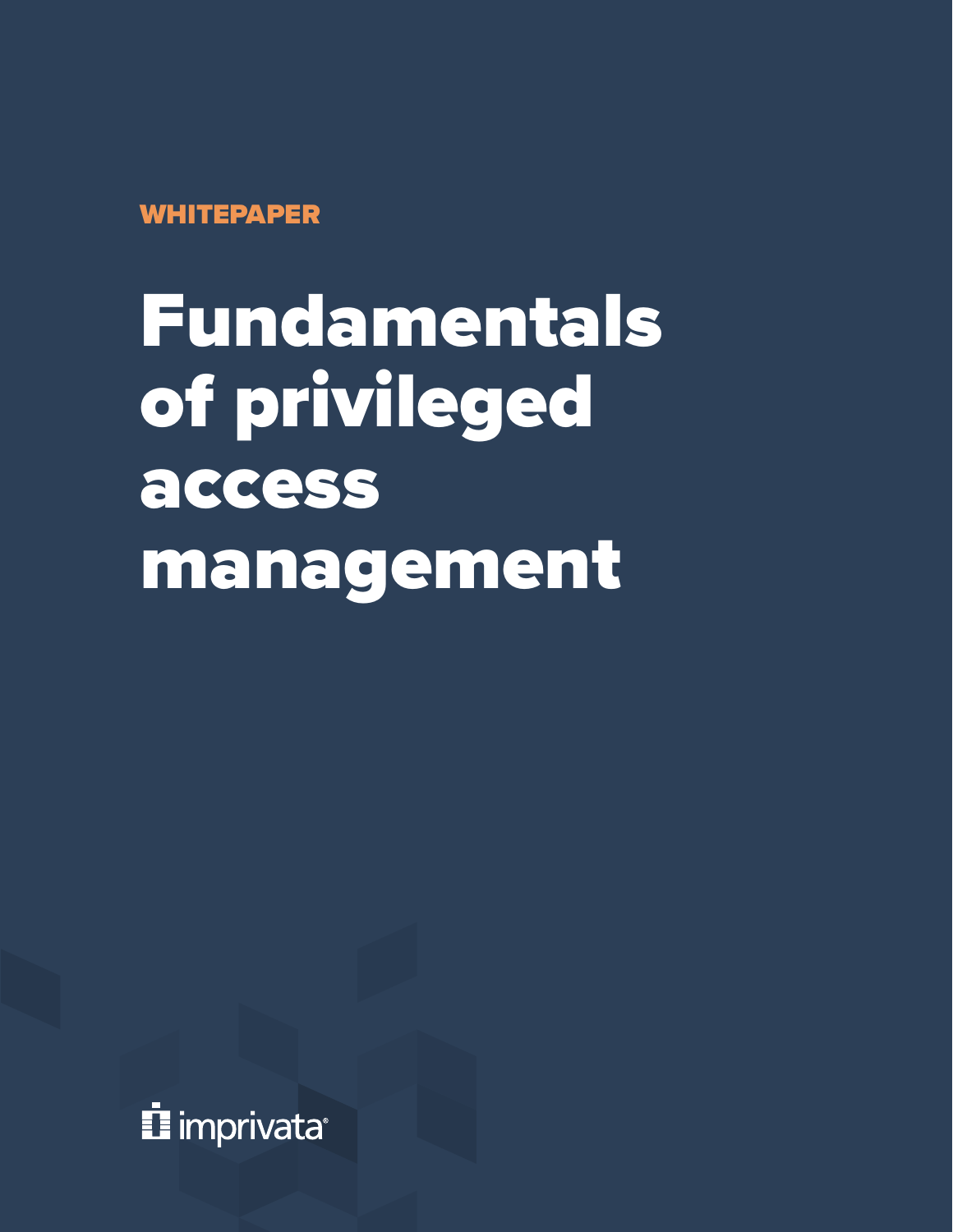Having a successful privileged access management (PAM) strategy is more important than ever. With cybersecurity threats on the rise, companies that control and manage privileged access reduce their risks. Yet, some companies believe privileged access management is too complicated and out of reach. But it doesn't have to be. With the right approach and tools, companies can simplify their PAM implementations while improving their overall security.

Many companies jump right in to PAM software implementations without establishing a clear process or strategy. When this happens, it's easy for PAM to get complicated, run over-budget, and frustrate IT and security teams.

The key to implementing privileged access management strategies and software is understanding that it's a journey. You can't run before you walk. Starting with a clear vision and process allows companies to move through the different stages of PAM maturity. Beginning with the PAM fundamentals and moving to advanced capabilities helps set companies up for success.

## **Discover, track, and secure all privileged accounts**

You can't secure what you don't know about. Privileged access management begins with discovery. You need to identify and find all privileged accounts. This includes accounts used by privileged users (people) and by machines, IT systems, or cloud software for intercommunication. Everything from admin, domain, network, local, active directory, cloud, emergency, and service to application accounts must be uncovered and tracked. Privileged accounts left at factory setting or unsecured, even for a short amount of time, creates unnecessary risk.

Once accounts are discovered, you can take inventory of them to understand what they access and what type of resource it is. Do the accounts contain sensitive information such as PII or PHI and need privileged access? Gathering this information allows you to set governance policies around the privileged accounts and determine actions to secure the accounts.

Discovery can be challenging to do manually. Companies are managing thousands of privileged credentials used by people, machines, or IT systems. As companies embrace digital transformation, new IoT devices and cloud software are added to the network. Manual processes make it impossible to effectively discover and track all credentials at scale.

Privileged access management software can simplify discovery by allowing you to run discovery queries across your entire network to identify and track privileged accounts and their configurations. This allows you to manage the accounts, remove or clean up accounts, and determine how to secure them.

Remember, this step needs to be done continuously. Your company, employees, and systems are always changing. Discovery is not a one-time task. It needs to be done on a regular basis to onboard new accounts and offboard others. PAM software can be scheduled to automatically discover and report new records at set intervals so they can be quickly put under management.

You can't secure what you don't know about.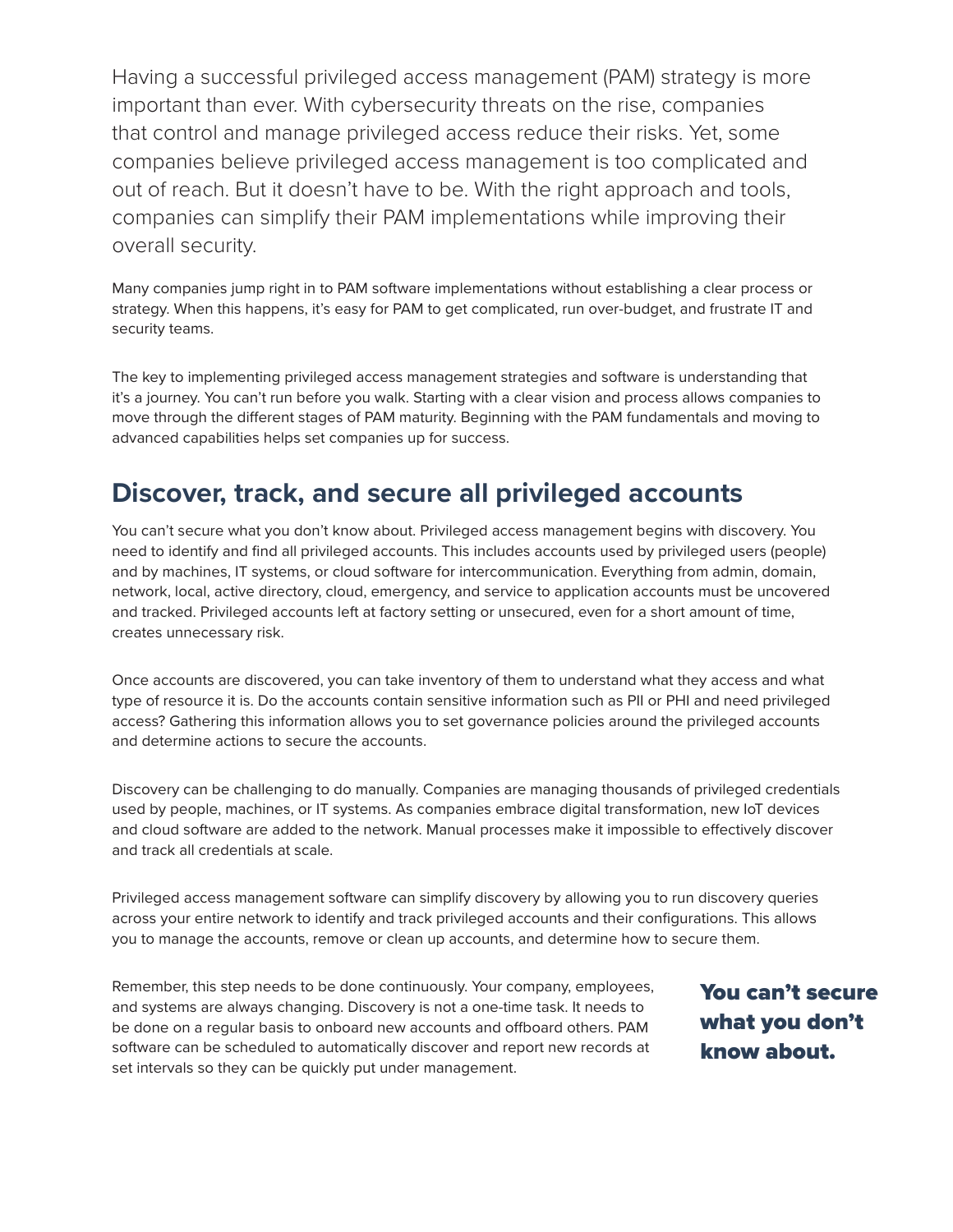## **Control access**

With privileged credentials identified, companies can begin to control access to those resources. The goal should be to implement the principle of least privileged which is designed to restrict a user's access to just the resources required to do their job. To achieve this, companies should begin with the PAM basics, such as securing accounts in an enterprise password vault and setting up password policies.

Unlike basic password vaults which are used for personal passwords, enterprise vaults are designed to handle all types of privileged credentials and secrets. They provide the enhanced security, control, and visibility required to lock down sensitive credentials.

Securing your network means having visibility into how systems and data are accessed, by whom, and how they are changed.

At this stage, many companies need to identify and prioritize which type of privileged credentials they want to implement and control now, and which can be captured later. Often times, companies begin with privileged users accounts then move to service accounts and application-to-application accounts.

This can vary, however. Companies that have numerous third-party business partners, and/or contractors, may prioritize remote access control earlier in their PAM journey. Or some may prioritize controls over software-as-a-service (SaaS) if they rely on a cloud infrastructure.

As companies progress in their implementation of PAM, they can move towards a just-in-time privileged access model which limits the time a privileged account exists on a critical system. It limits the time a privileged user has to access systems and eliminates accounts and access during idle times.

PAM solutions allow companies to create and enforce access management policies for privileged accounts (users and software) with parameters like time of day, physical locations (as determined by IP address), days of the week (workdays), or other combinations. Each account needs specific justification/approvals for accessing the target system or sensitive data for a set length of time. With policy-based controls, you make sure that a user or system only has access to the target system/data they need, for a limited time and nothing else. The goal is rightsizing each privileged account to a specific task.

### **Governance and auditing**

Securing your network means having visibility into how systems and data are accessed, by whom, and how they are changed. Monitoring privileged activities are fundamental to any PAM strategy. The ability to record and playback sessions in the future is essential to being able to learn about user behaviors, comply with industry regulations, or investigate incidents.

Privileged session managers are designed to record, monitor, replay, search, and report on all actions taken during a privileged session. Depending on the session this might include video recording, text input, keystrokes, or some combination. Look for a PAM solution that provides full session management capabilities while making it easy to quickly search and review activity. This is essential – otherwise IT and auditors could spend hours reviewing sessions.

Companies should retain 12 months of logs and session activities for auditing and forensics. On average, it takes companies anywhere from six to eight months to discover they have been breached.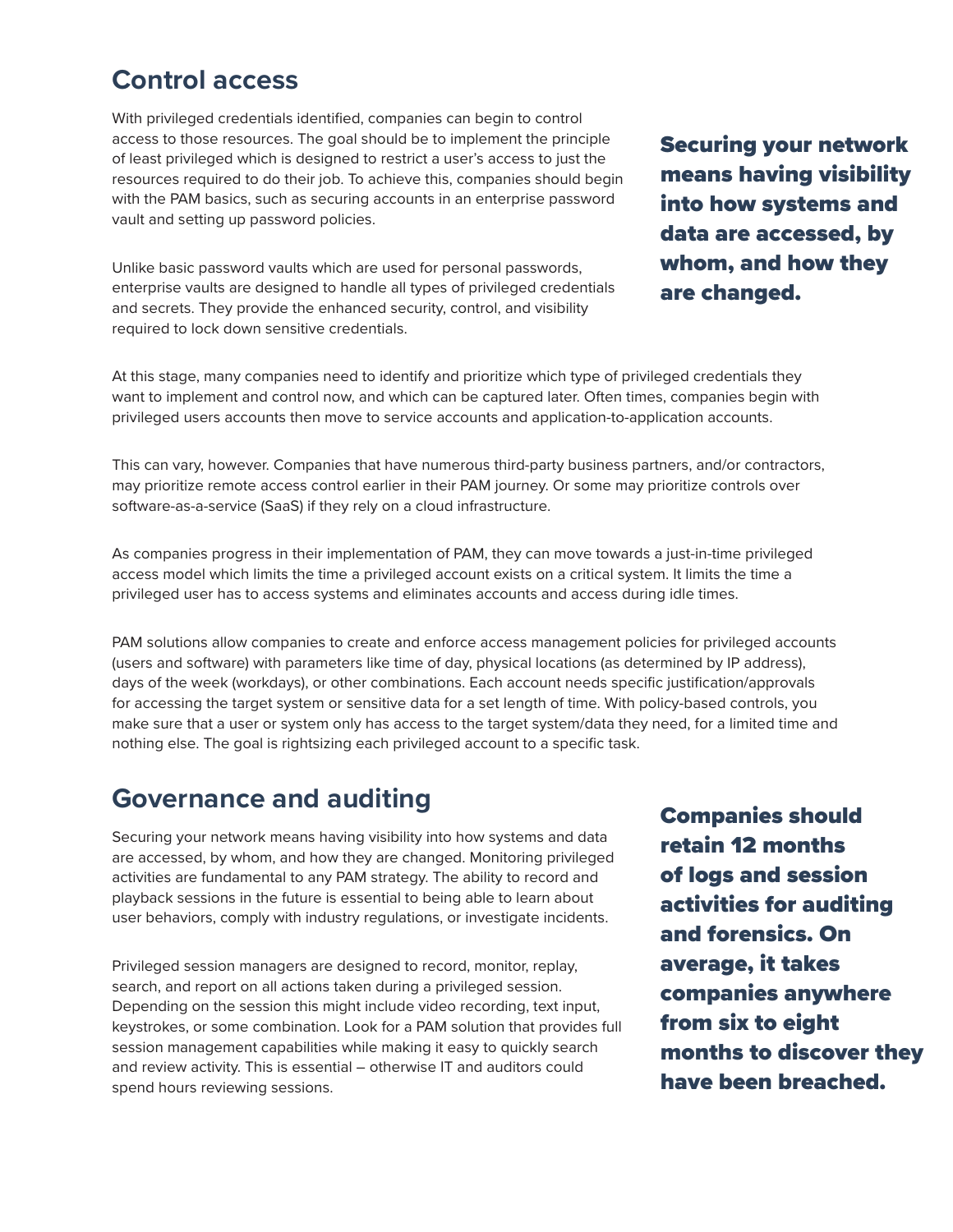When it comes to implementing session managers, the goal should be to monitor all privileged sessions and review all human-driven privileged activity. If you are constrained by resources, prioritize reviewing higher risk sessions that involve access to IP, PII, etc. or high-risk users such as third-party partners and contractors.

More advanced session manager capabilities include setting up alerts to notify managers of suspicious activity. This might include privileged access that bypasses PAM tools, abnormal times and locations, changes in frequency, or accounts accessing resources they don't normally access. These sessions can then be reviewed or terminated in real-time.

Companies should retain 12 months of logs and session activities for auditing and forensics. On average, it takes companies anywhere from six to eight months to discover they have been breached.

#### **Automation**

The last fundamental of PAM is automation. A PAM solution can automate simple and repetitive tasks, which offers real value to IT administrators, freeing up time and resources to focus on high-value tasks. This includes automating password-related tasks such as resets and automating alerts to notify administrators of password requests or web application transactions. Other areas for automation include configuration changes, software installations, log management, and startup and shutdown processes.

Once basic PAM functionality is implemented, companies can integrate PAM into their larger IT and security strategies. Leveraging PAM software as part of a larger identity and access management strategy is a best practice and helps automate user provisioning. Advanced automation capabilities allow companies to move beyond basic PAM functionality to just-in-time access and zero trust strategies.

Leveraging PAM software as part of a larger identity and access management strategy is a best practice and helps automate user provisioning.

#### **Privileged access management is a journey**

Companies that jump headfirst into privileged access management can quickly get overwhelmed and frustrated. Whether you are moving from manual processes or legacy PAM solutions, it's important to establish a process and clear goals. Remember: PAM is a journey. Start by identifying your most important priorities and implementing core functionality. From there, it is easy to expand on privileged access strategies in a way that supports your needs, requirements, and budget.

## **Imprivata Privileged Access Manager**

Discover how Imprivata solutions can help you simplify privileged access management and grow with you.

Imprivata Privileged Access Management addresses critical security and compliance challenges by controlling access to all types of privileged accounts and credentials. What's more, it combines privileged account management, session management with recording, job management, a secure enterprise password vault, and multifactor authentication to deliver a comprehensive, enterprise PAM solution that is affordable and easy to maintain.

Contact us today for a demo and learn how we can help you on your PAM journey.